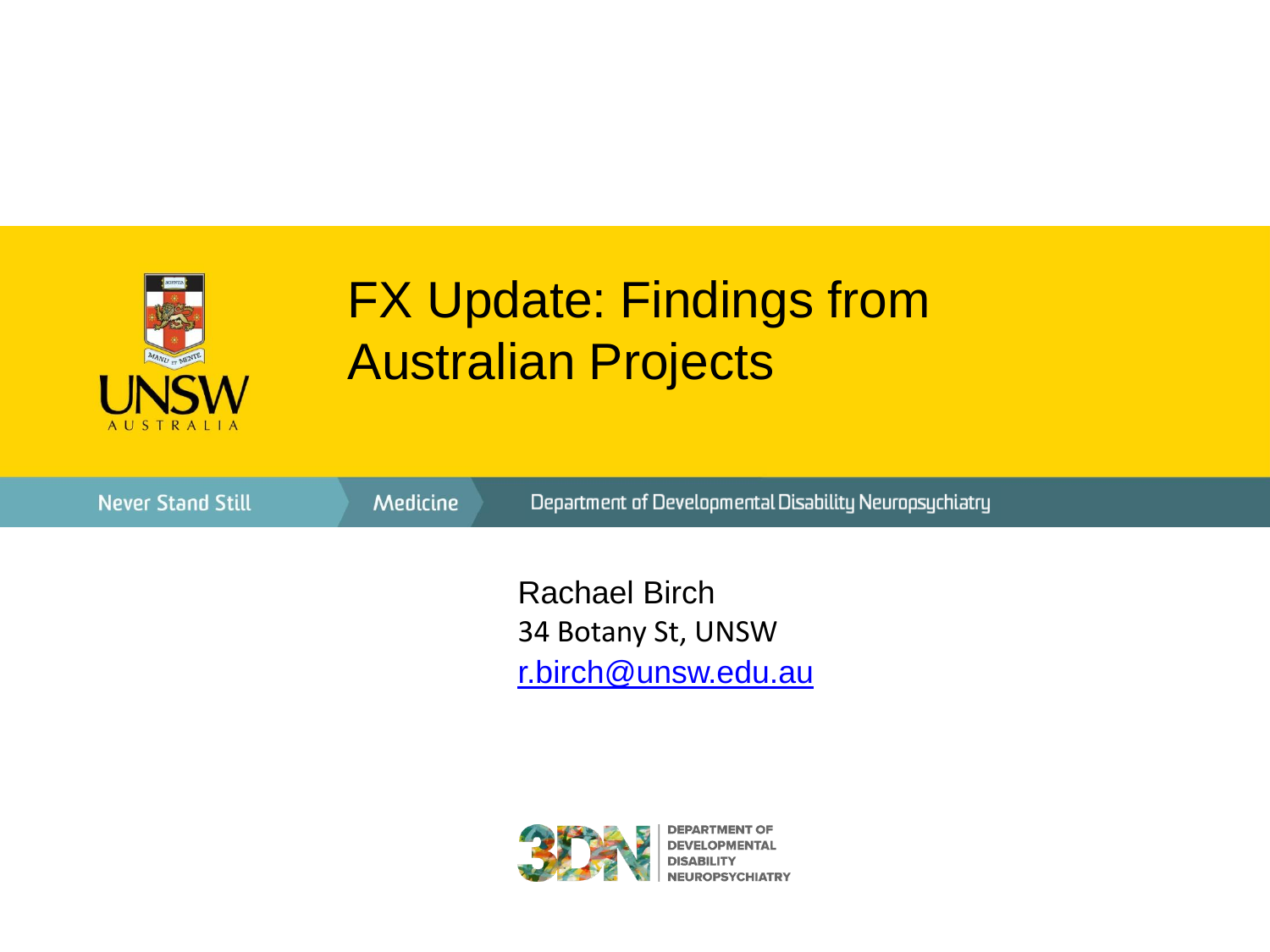## **Our team**

Our research program is aimed at improving current diagnostics and opening up new avenues for intervention and treatment of fragile X-associated disorders.

#### **Cognitive neuroscience, psychiatry and neuroimaging (Monash University, UNSW, La Trobe University)**



**Molecular biology, genetics & epigenetics (MCRI, VCGS)**





**Statistics (University of Melbourne)**



**Genetics & Genetic Counselling (GOLD Service)**







**Genetics Education & Health** 

**Research (MCRI, VCGS)**

+ Erin, Chriselle, and Belinda







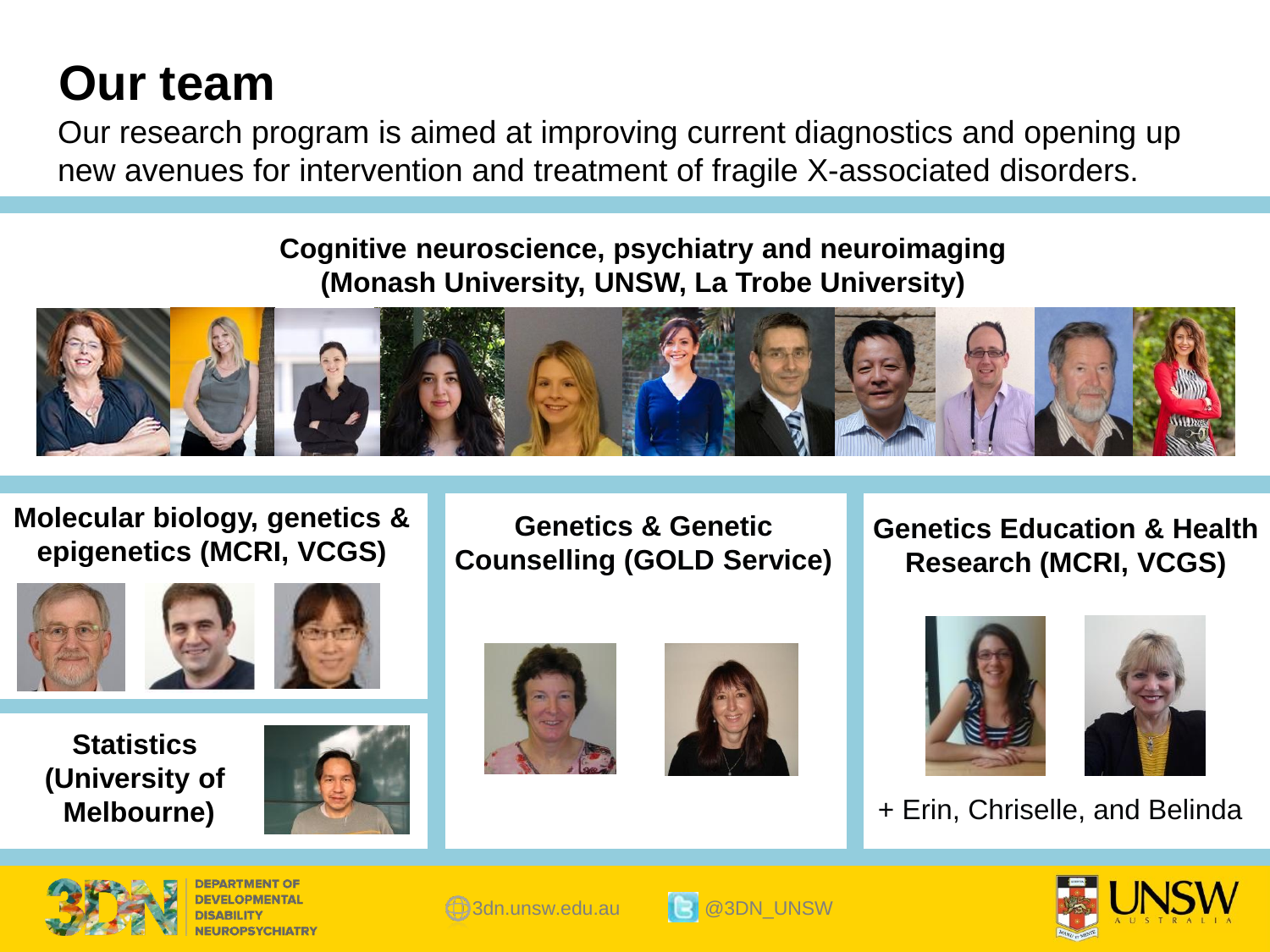





**NEUROPSYCHIATRY** 

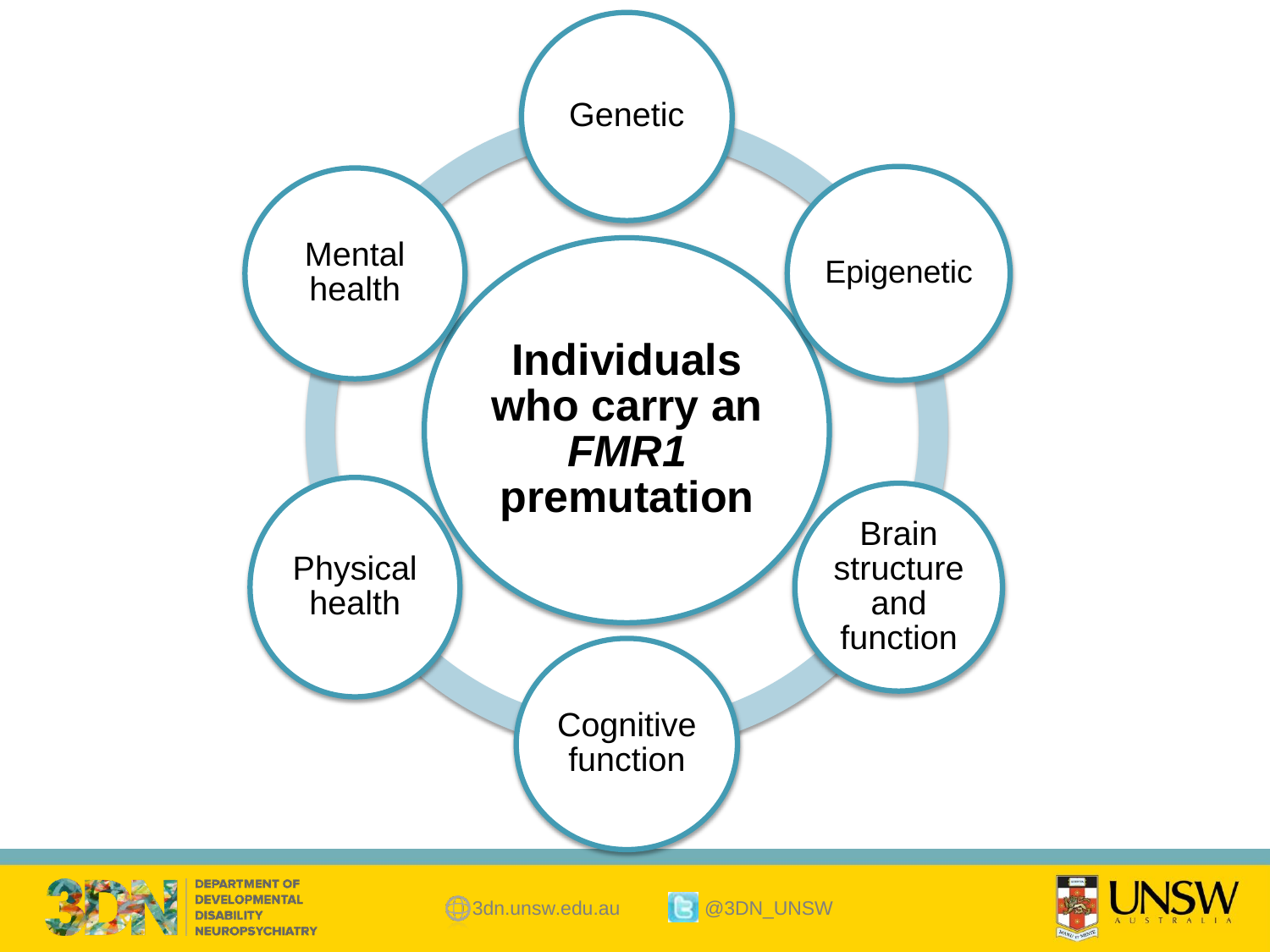### **Study sites**





**DEPARTMENT OF DEVELOPMENTAL NEUROPSYCHIATRY** 





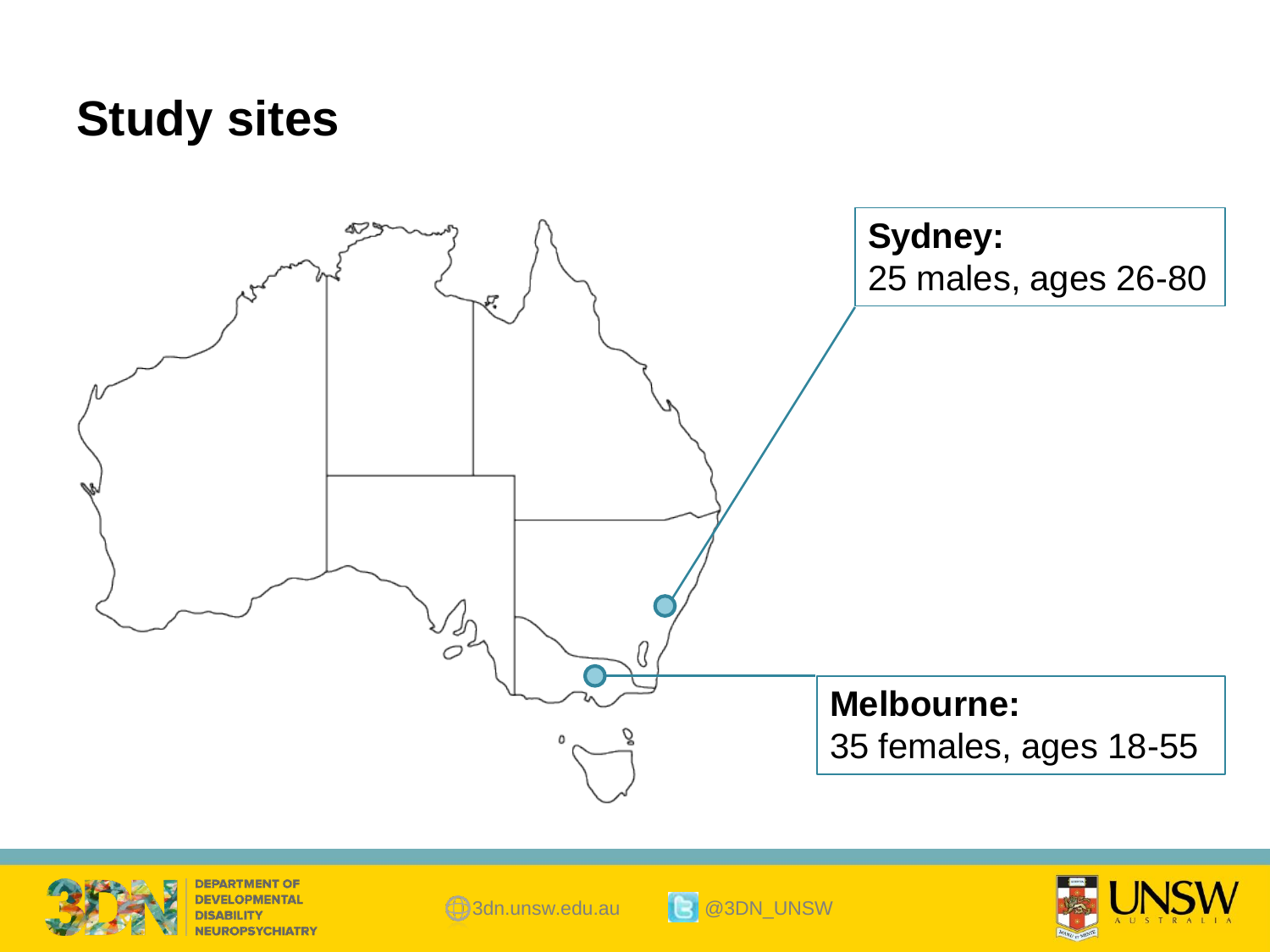# **Summary of findings: males**

### **Higher rates of:**

- **Depression**
- Anxiety
- Hearing loss

### **With increasing age:**

• Volume loss in brain regions important for balance and motor control

Some associated with CGG repeat length



DEPARTMENT





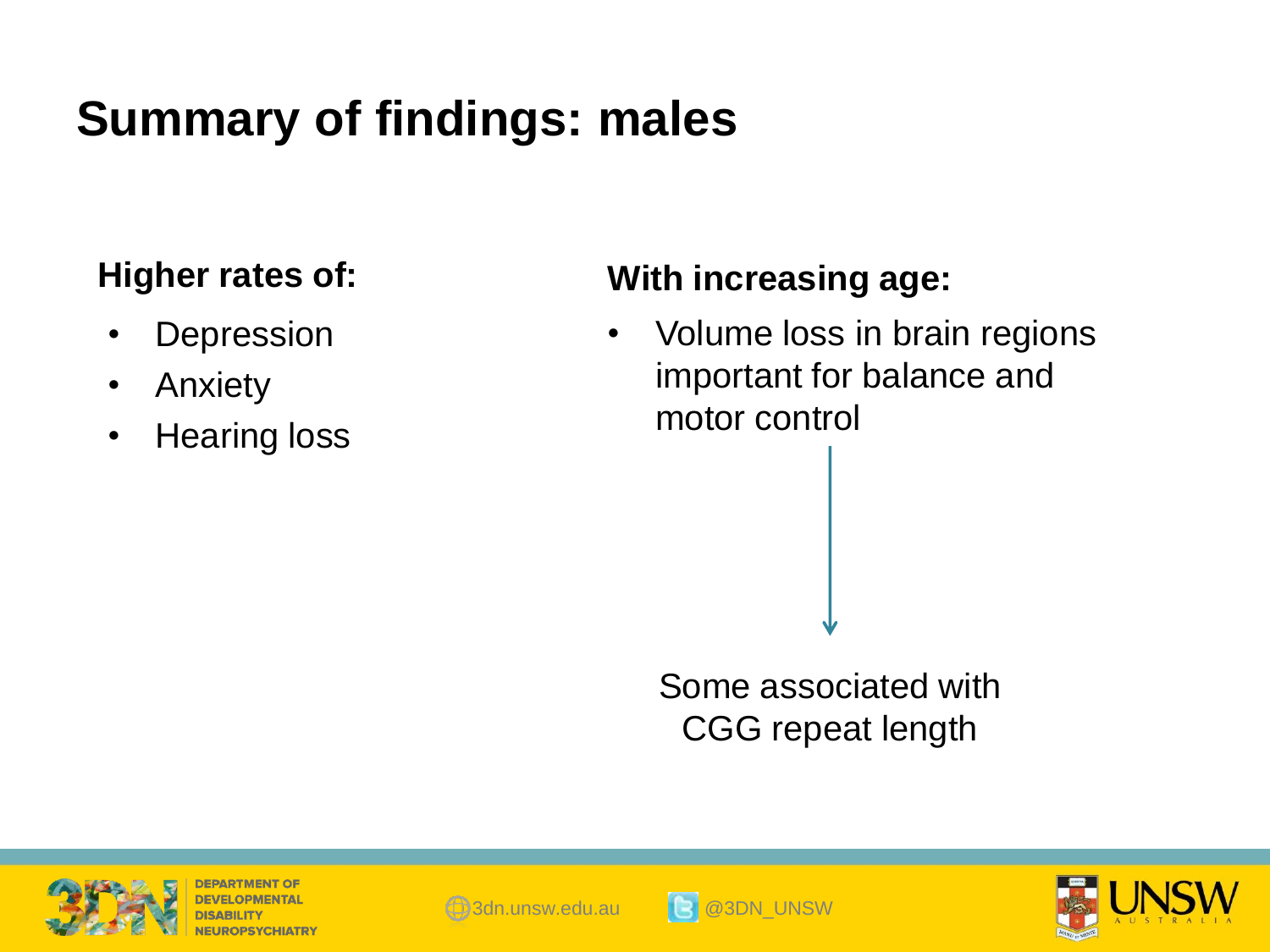# **Summary of findings: females**

#### **Higher rates of**

- **Depression**
- Anxiety
- Attention difficulties

#### **Difficulties with**

- **Executive function**
- Working memory

Associated with abnormal methylation of a specific region of the *FMR1* gene (FREE2)

(Kraan et al., 2013, Am J M Gen)

(Cornish et al., 2015, Neurology)







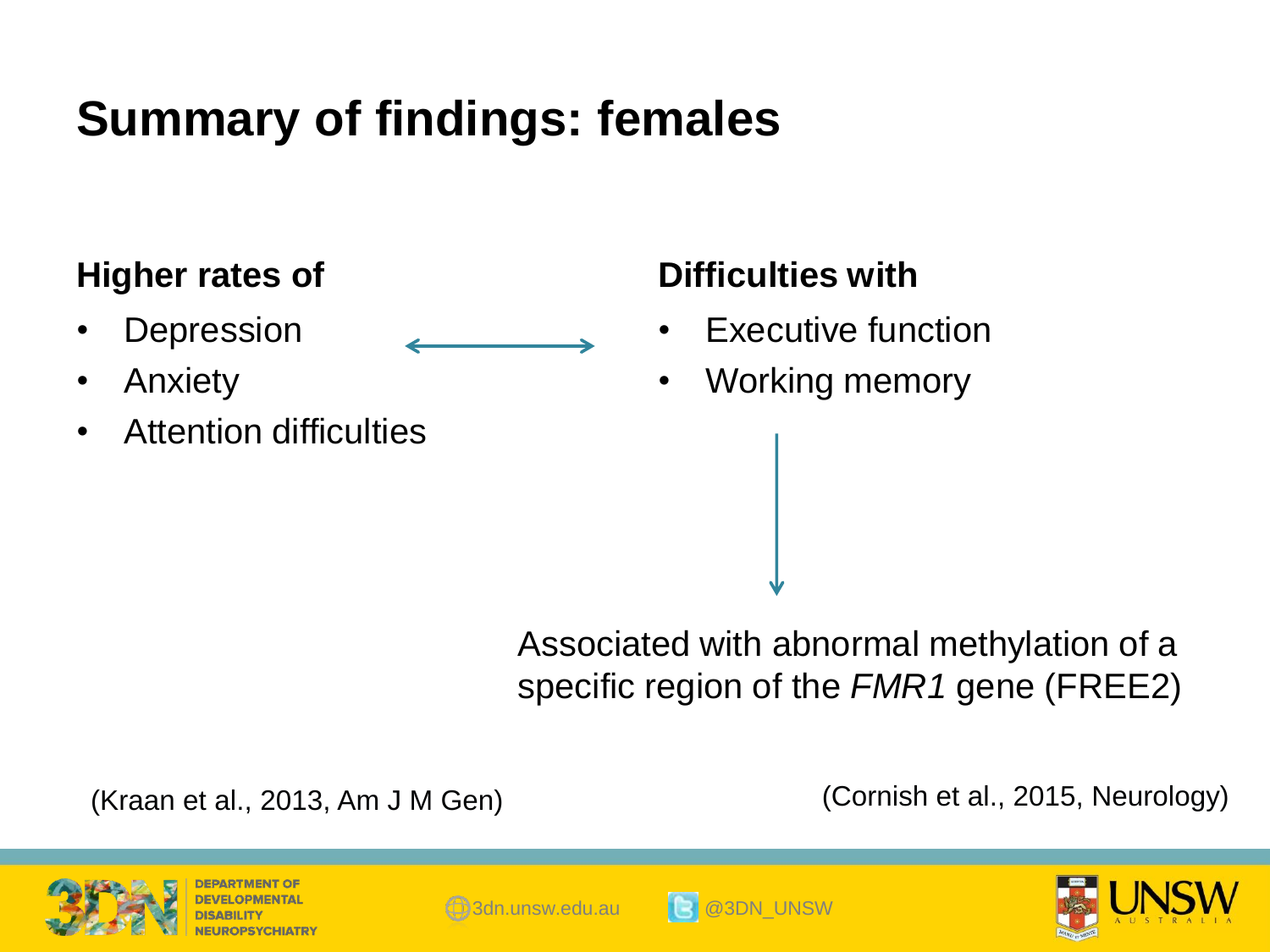## **Implications of findings**

- Complex relationships between genes, environment, lifestyle, and behaviour
- Possible markers to help understand risk, and provide support as appropriate
- Guide future research







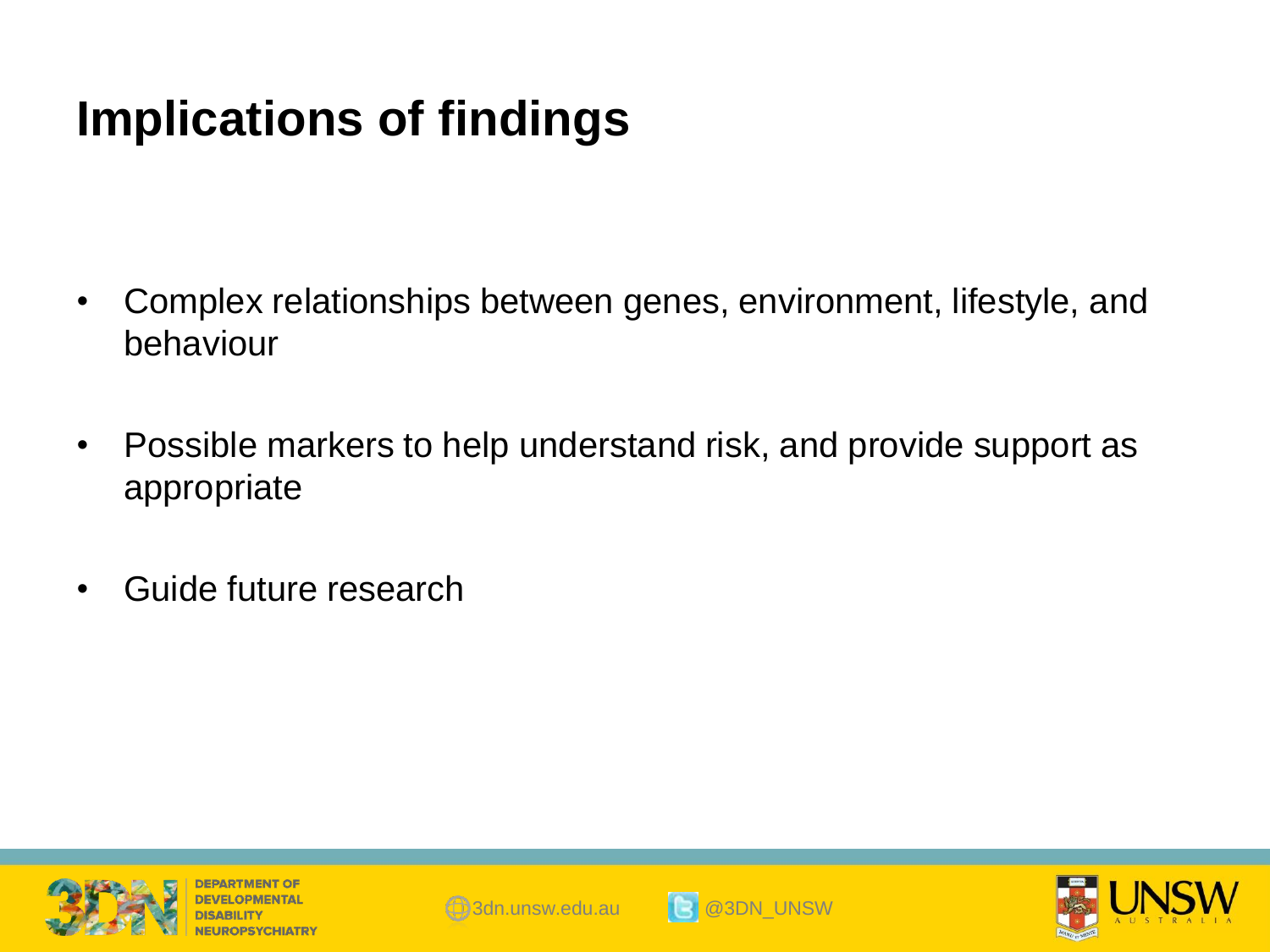## **What else are we doing?**

Monash University:

- Questionnaire about general health and wellbeing in females o Status: 184 questionnaires completed
- Study of hormones in females
	- $\circ$  Status: Analysis and write up in progress







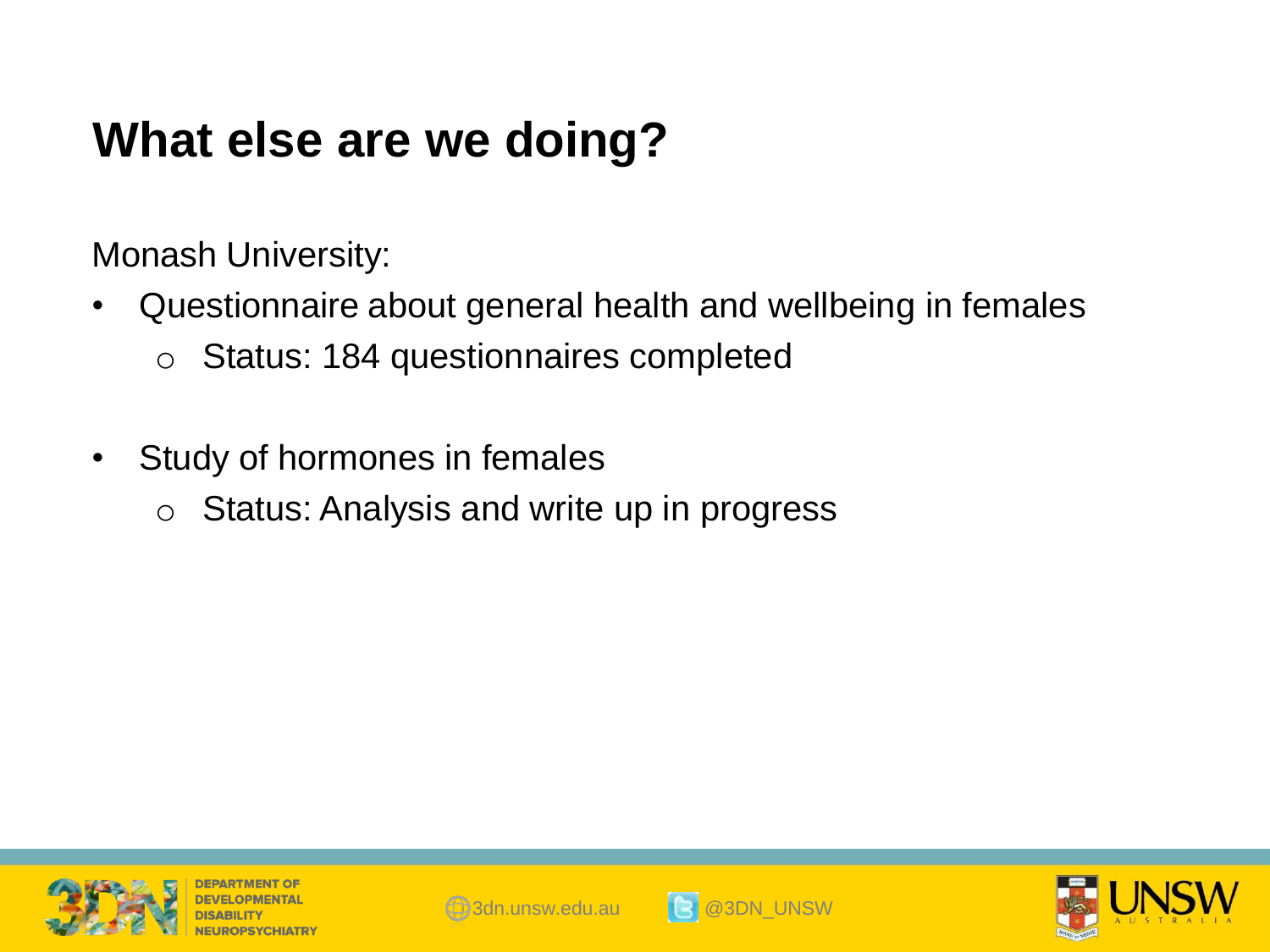### **Where are we headed?**

Subject to further funding:

- Longitudinal follow-up
- Development of information resources, e.g.:
	- For families
		- Fact sheets
		- How to get help
	- For health care providers (GPs, Neurologists, Geriatricians)
		- Information sheets
		- Journal articles
		- Practice guidelines